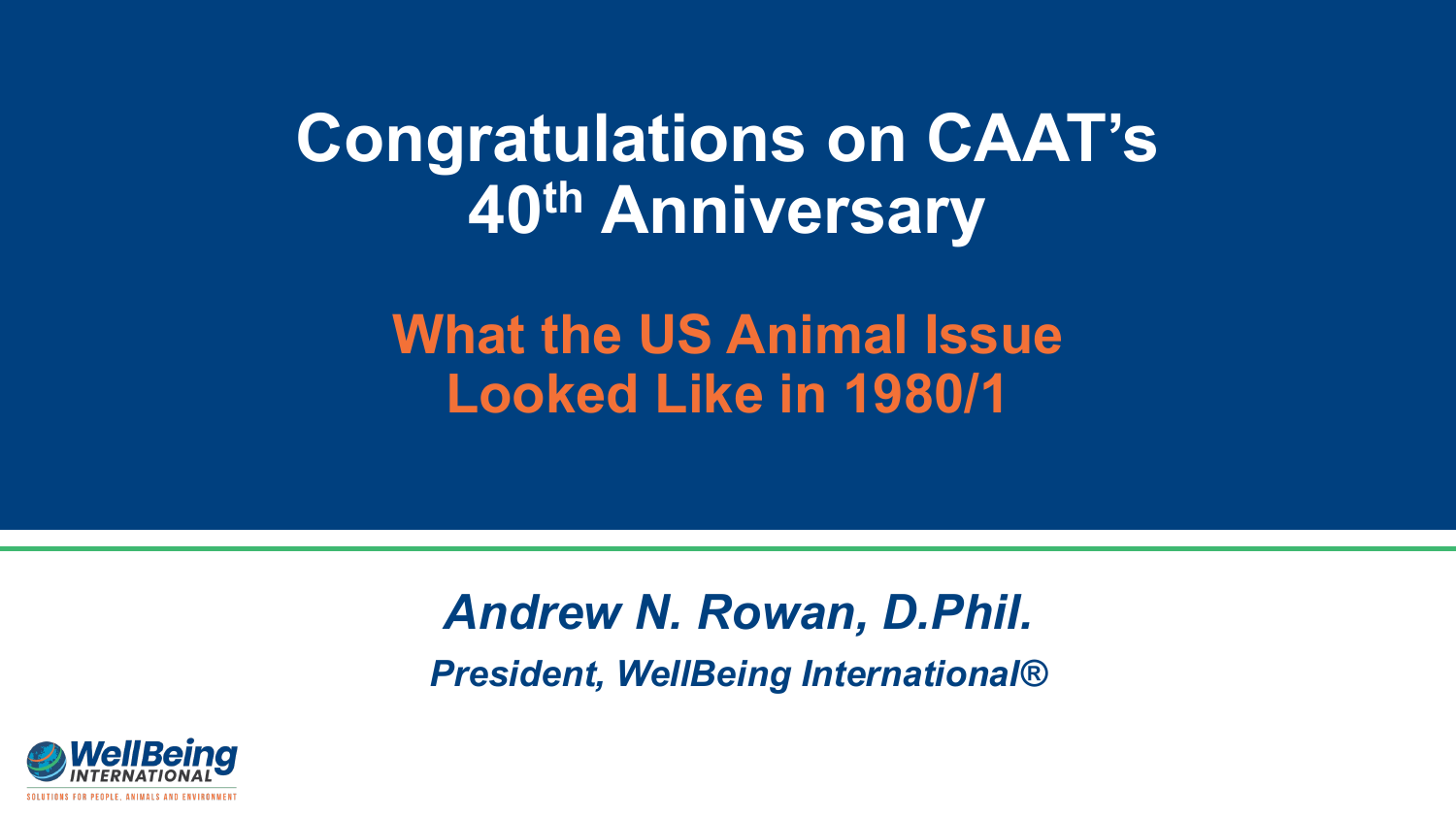

**In 1980, APM spending ca. \$6 per capita (\$ 2020) – perhaps 2,000 organizations. Animal research and Animal testing was a major focus of many natl groups**

**In 2020, APM spending ca. \$12 per capita – or around \$3.7 billion in total – mainly (80%+) on dog, cat & other pet rescue & advocacy – 22,000 animal organizations – animal research and testing no longer a major focus – but still present – but now Unilever, P&G & L'Oreal working with animal advocates!**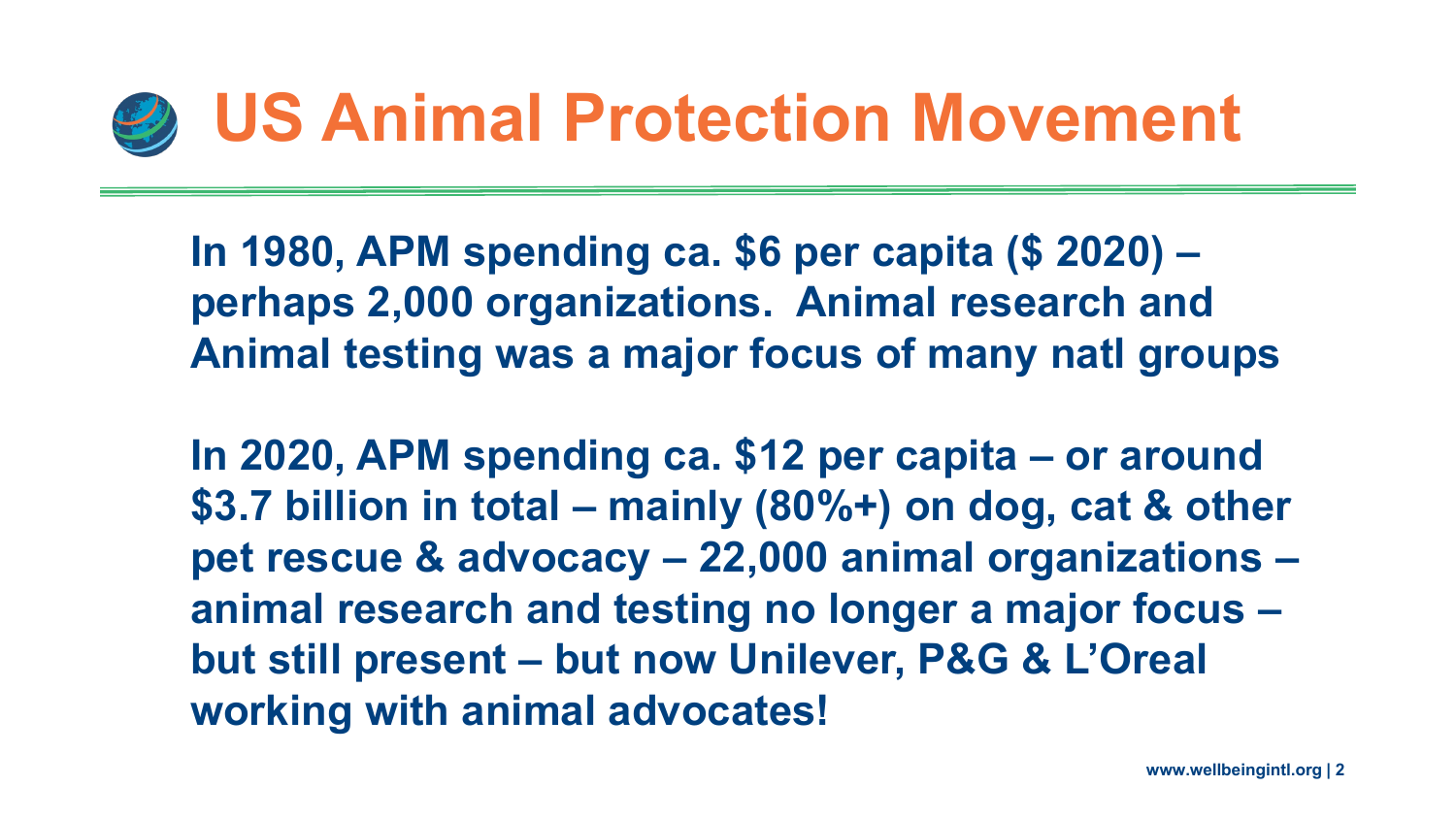

## **1980/1981: Animal Testing & Animal Advocacy**

- **Campaign against cosmetic companies started in 1979 (UK campaign in 1977)**
- **The CTFA (as it was then known), initially ridiculed the efforts of animal advocates**
- **Focus on Revlon through 1980 – in December, Revlon announced \$750K effort to find an alternative to the Draize – invited other companies to join the effort!**
- **NIH refused to talk about alternatives – used "complementary" instead – did not embrace alternatives until 20 years later.**